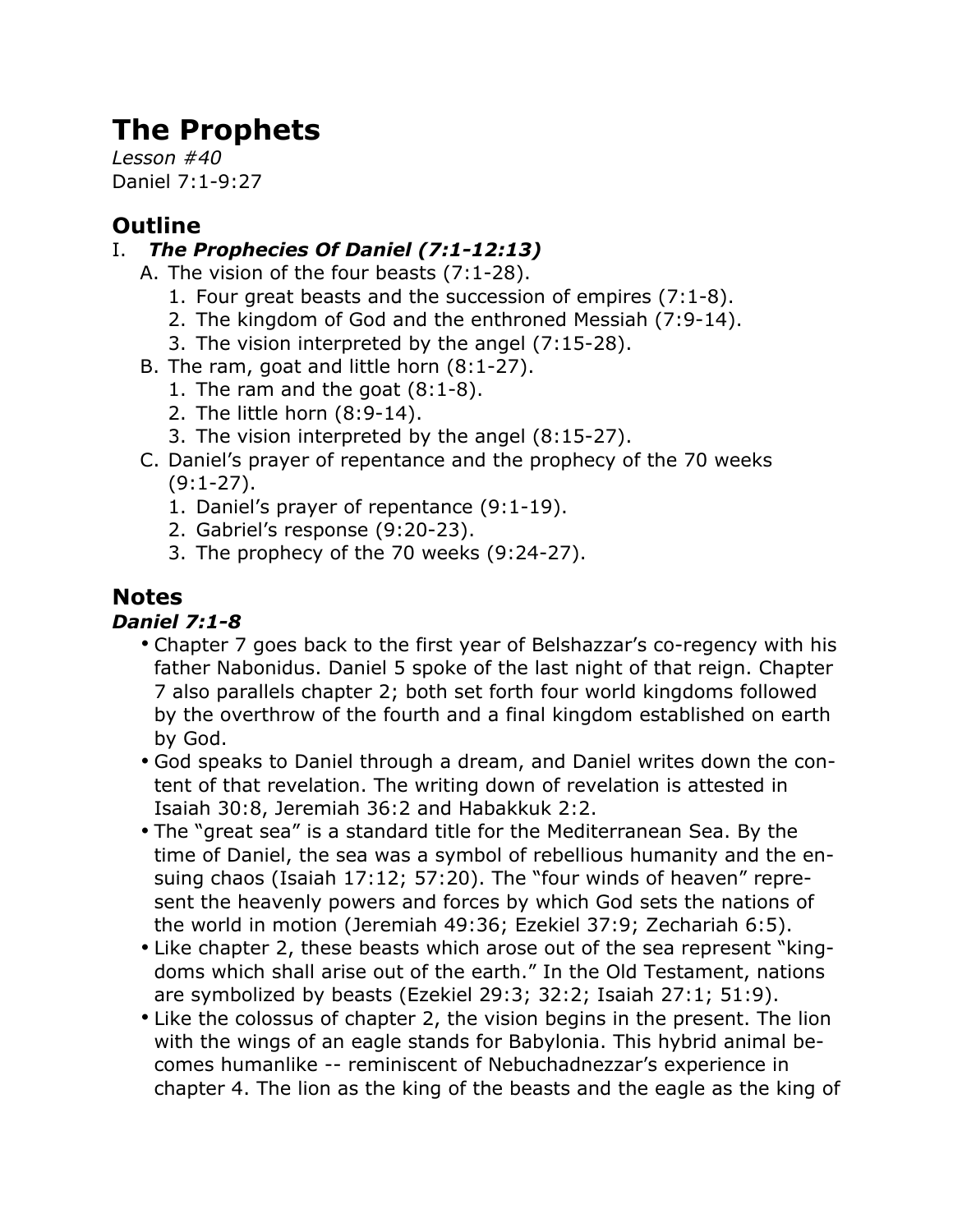the birds, well corresponds with gold, the most precious of metals. Thus, Babylon is represented by the lordliest of creatures.

- Both the lion and the eagle are predators, as is the second beast that rises out of the sea (2 Kings 2:24; Hosea 13:8; Amos 5:19). The three ribs probably represent the three victories of the Medo-Persian alliance: Lydia (546 B.C.), Babylon (539 B.C.) and Egypt (525 B.C.). The doublesided nature of the Medo-Persian Empire is symbolized by the beast "raised up itself on one side."
- The third beast, the leopard with four heads and four wings, is blazingly fast (Jeremiah 5:6; Hosea 13:7). This terrifying beast points to the incredible speed by which Alexander conquered the ancient Near East and extended his own kingdom. The four heads represent the fourfold division of Alexander's kingdom after his early death.
- The fourth beast is nondescript, but exceedingly powerful. In the Old Testament, the horn symbolizes power (Deuteronomy 33:17; 1 Samuel 2:1, 10; Psalm 18:2). The number "ten" symbolizes the many rulers over the Roman Empire.

## *Daniel 7:9-14*

- The epithet "Ancient of days" refers to God as an old and wise judge sitting in His courtroom. Judgment is about to begin. The deeds of men are recorded in books (Exodus 32:32; Psalm 56:8; 69:28; Isaiah 65:6; Malachi 3:16; Luke 10:20; Revelation 20:12), but here the reference is to the deeds of the four kingdoms and the little horn.
- The "Son of man" emphasizes the humanity of the person Daniel saw. Yet He is only "like" a human being, just as the beasts were "like" a lion (7:4), a bear (7:5) and a leopard (7:6). This person is seen coming with or riding the clouds of heaven, which, in scripture, is the exclusive prerogative of God (Matthew 24:30; Revelation 1:7). In short, this figure represents Jesus.
- Vs. 14 emphasizes the universal and everlasting dominion or rule of the Son of man. Jesus perhaps had this verse in mind when He spoke the words of Matthew 28:18. The word translated "serve" in vs. 14 is used in biblical Aramaic to refer only to the homage due to God.

# *Daniel 7:15-28*

- Daniel repeatedly declares how troubling it is to receive a vision and an understanding of the future course of history (7:15, 28; 8:27; 10:2, 10- 11, 15, 17).
- In the vision the kingdom is given to "one like the Son of man," but in the interpretation section the kingdom is received by the "saints of the most High." These saints can be identified as God's elect or Christians.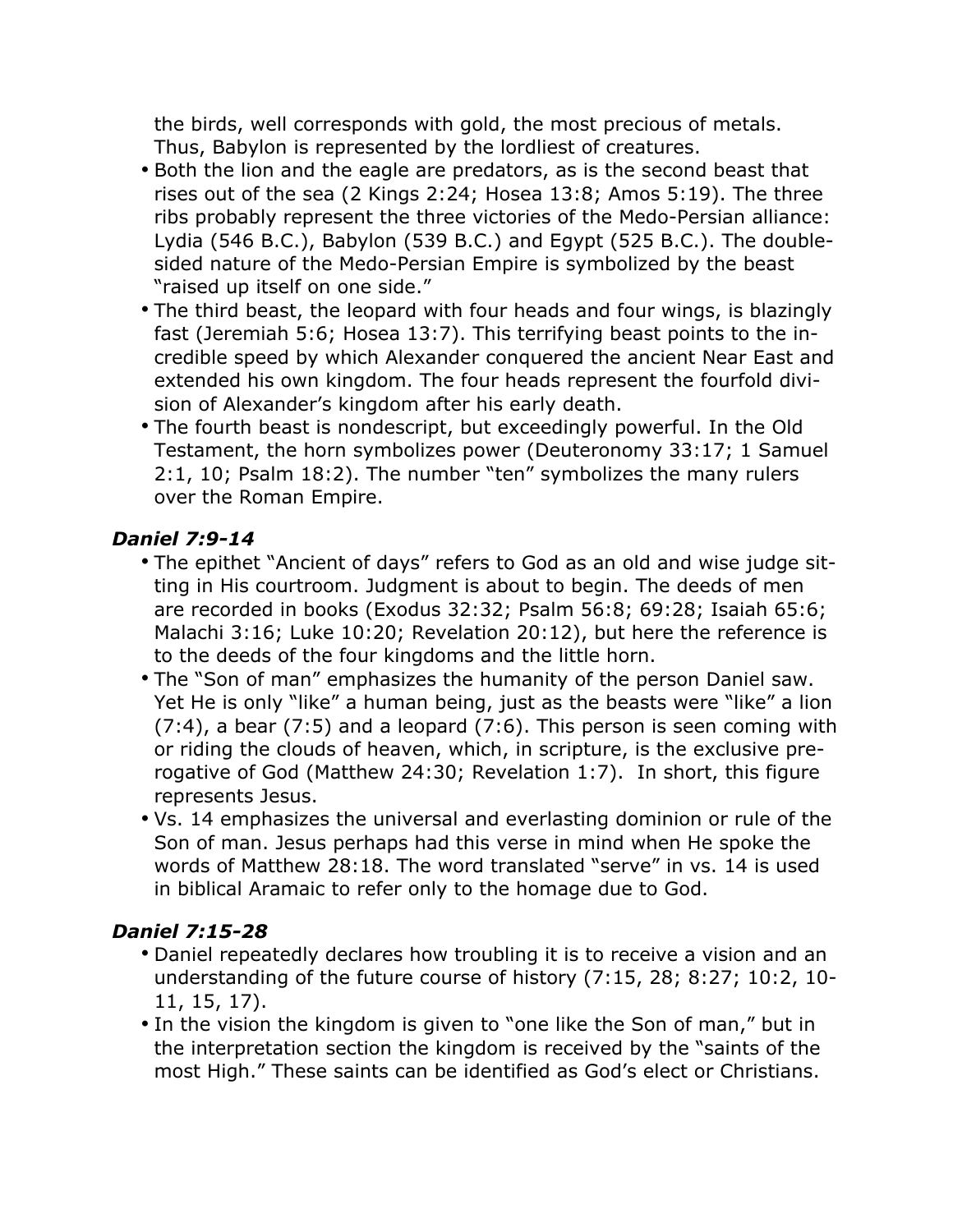The angel does not give additional comment regarding the first three kingdoms; they represent those kingdoms encountered in chapter 2.

- This fourth beast signifies a fourth kingdom (Rome) that would devour and destroy the whole earth. I believe this "little horn" to be Domitian, who the emperor Tertullian described as a "limb of the bloody Nero." Domitian ruled from A.D 81-96 and was the eleventh ruler of the Roman Empire. He sought to restore the Roman imperial cultus and encouraged worship of himself as lord and god. The concept of emperor worship had a natural evolution in the Gentile world aided by polytheism, ancestorworship and the subsequent deification of legendary heroes.
- Domitian had every characteristic described in vss. 7-8, 20-25. He was a braggart and a persecutor. He started a policy of persecution that did not end until the Edict of Toleration (A.D. 311). He also claimed the position of deity.
- The "time and times and the dividing of time" occurs several times in Revelation (11:2; 12:6, 14; 13:5). It refers to a time when the people of God suffer but are sustained. The Old Testament background appears to be 1 Kings 17-18 where Elijah prayed for a famine which lasted for 3 1/2 years (Luke 4:25; James 5:17). In vs. 25, the beast has power, but it is not a "seven," or a perfect power. It is a "half seven." In Revelation 13, the same idea is expressed as 666. God limits the power of Domitian.
- The defeat of the saints receives fuller treatment in 8:24. Here the downfall of the saints is brief because God will cut short the persecution (cf. Matthew 24:22; Proverbs 10:27). The destructive rule will in turn be completely destroyed. The people of the most High, having endured these trials, will triumph.

#### *Daniel 8:1-8*

- This vision follows the one recorded in chapter 7 by two years, but is dependent upon it. Daniel was in Susa, one of the great cities of the Persian Empire (Nehemiah 1:1), a little over two hundred miles east of Babylon, only in vision. The Ulai was an artificial canal that passed by Susa on the northeast.
- In chapter 8 only two animals appear in the vision, suggesting a narrower scope than chapters 2 and 7. According to vs. 20, the two horns represent the kings of Media and Persia. The longer horn is Persia, which eclipsed Media. The bear in 7:5, "raised up itself on one side," parallels this greater horn.
- The three directions correspond to the three ribs in the mouth of the bear (7:5). Vs. 4 summarizes the two hundred years of Persia's world dominance (cf. Isaiah 41:2-3).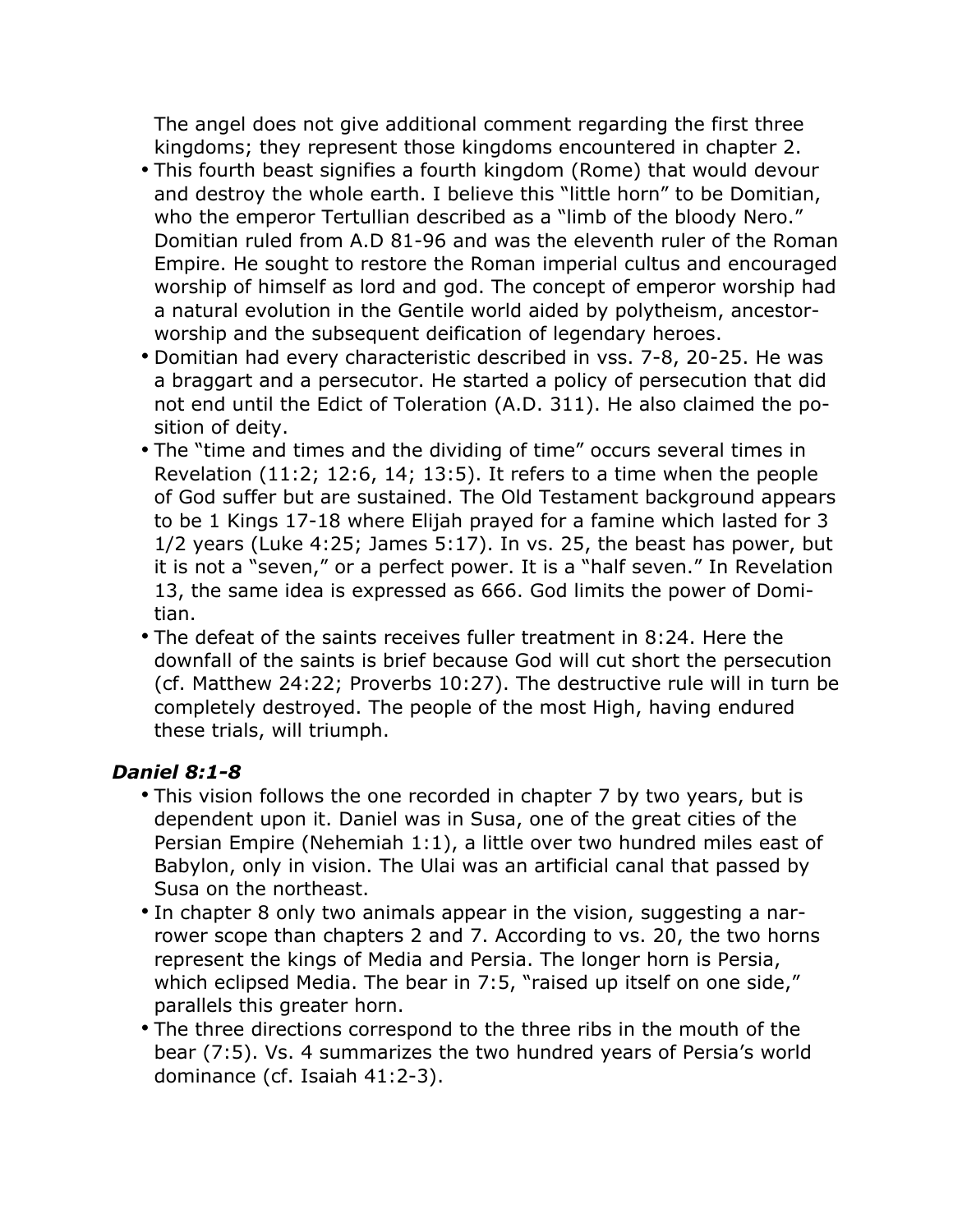- The second animal, introduced in vs. 5 and identified in vs. 21, is Greece. The "notable horn" is the "first king," the founder of the empire, or Alexander the Great. The speed of the goat parallels the winged leopard at 7:6.
- Coming from the west -- from Macedonia and Greece -- in 334 B.C., Alexander launched an unprovoked invasion, and within three years had decisively routed the Persian imperial forces. Alexander died of a sudden fever at Babylon in 323 B.C., at the age of thirty-three. The sight and sound of horns breaking off typifies the brittle nature of political might.
- In turn, four horns replaced the broken horn. In other words, four kings took over the empire of Alexander the Great. Here, these four kings are passed over without comment. The four-headed beast at 7:6 is an obvious parallel to these four prominent horns.

#### *Daniel 8:9-14*

- The conflict between the ram and the goat is only a prelude to the focus of chapter 8 -- the small horn of vs. 9, Antiochus IV Epiphanes (cf. 1 Maccabees 1:10; Josephus *Antiquities* x. 276). This horn comes out of one of the four horns of vs. 8, namely, the Seleucids.
- Antiochus IV Epiphanes was ruler of the Seleucid Empire from 175 B.C to 163 B.C. He was the son of Antiochus III (the Great). His attempt to Hellenize Palestine led to the cessation of the sacrifices in the temple. The Maccabean revolt led to the rededication of the temple. On the coinage of the later years of his reign, he called himself Theos Epiphanes, "God Manifest."
- This horn grew in several directions. The south is Egypt (11:5; 1 Maccabees 1:16-19). The east is Babylon, and particularly Elymais and Armenia (1 Maccabees 3:31, 37; 6:1-4). The "pleasant land" is, of course, the land of Palestine (cf. 11:16, 41; Jeremiah 3:19; Ezekiel 20:6, 15).
- The "host of heaven" refers to the whole body of the stars of heaven. Daniel sees the horn grow so great in height that it is able to reach the stars with the hand, throw some of the stars to the ground and trample upon them. On the earth, the sons of Israel form the host of God. As God, the King of Israel, has His throne in heaven, so there also Israel has their true home, and are in the eyes of God regarded as like the stars (Genesis 22:17; Exodus 32:13; Deuteronomy 1:10).
- This horn also raised itself up against the "prince of the host," or God Himself. Antiochus forbad the permanent practices of worship and desecrated the place of worship (1 Maccabees 1:45-46). The "transgression of desolation" of vs. 13 (cf. 11:31; 12:11) was an altar to Olympian Zeus erected on God's altar of burnt offerings.
- Vs. 12 summarizes the two-pronged attack of Antiochus against God's people and the temple. This attack is the consequence of Antiochus's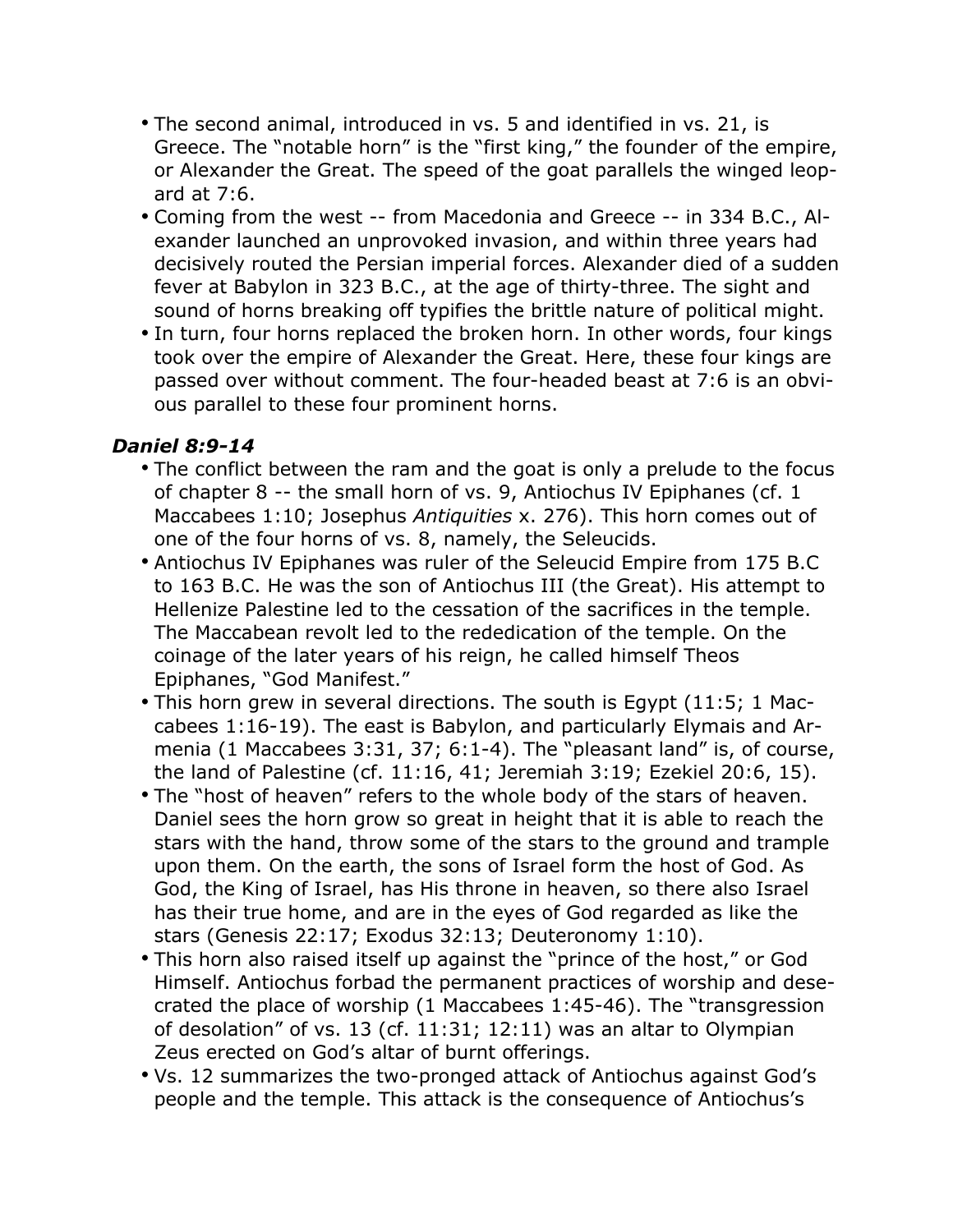rebellion against God. "Truth," the word of God, as far as it is embodied in proper worship, was thrown to the ground, just as was the host of heaven (cf. 1 Maccabees 1:56-57).

- There are two approaches to the literal interpretation of the "two thousand and three hundred days." The first understands 2,300 as referring to the total number of days, approximately six and one-third years. This period of time approximates the length of Antiochus's reign of terror in Palestine. The second understands 2,300 as referring to the total number of sacrifices: 1,150 morning sacrifices and 1,150 evening sacrifices. This approach reduces the timetable to a little more than three years. This interval of time approximates the length of Antiochus's control of Jerusalem and of the temple. However, a figurative interpretation in keeping with the rest of the vision is the most appropriate. It would symbolize an incomplete period of persecution, i.e., less than seven years.
- Vs. 14 predicts the rededication of the temple by Judas the Maccabee on Chislev 25th (or December 14th) 164 B.C. (1 Maccabees 4:36-61). The celebration of this event is currently referred to as Hanukkah.

## *Daniel 8:15-27*

- In the Old Testament, angels are named only in the book of Daniel (cf. 10:13; Luke 1:19, 26; Jude 9). The word "end" does not necessarily mean the end of all things. Daniel may rest assured that there is a time appointed for the end of Antiochus's rebellion and the vindication of the sanctuary.
- Vss. 23-25 provide additional details concerning the character and rebellion of Antiochus. He is determined and unyielding, cunning, arrogant and violent (1 Maccabees 1:29-30). His rebellion against God will cause astounding devastation and bring about the deaths of powerful, political enemies and the saints.
- In spite of his success, he will be destroyed. Second Maccabees 9 gives a gruesome account of the death of Antiochus. His death is attributed to a divine cause.

#### *Daniel 9:1-19*

- Beginning with this chapter, we have some of the most detailed prophecies in the Bible which prove the power of predictive prophecy. It is obvious that Daniel was a student of the Old Testament scriptures, particularly those prophecies that related to the destiny of God's people.
- Darius was first named in 5:31. Xerxes I (Hebrew=Ahasuerus) is the king mentioned in the book of Esther. Accordingly, this name must be recognized as an ancient Achaemenid royal title, much like the term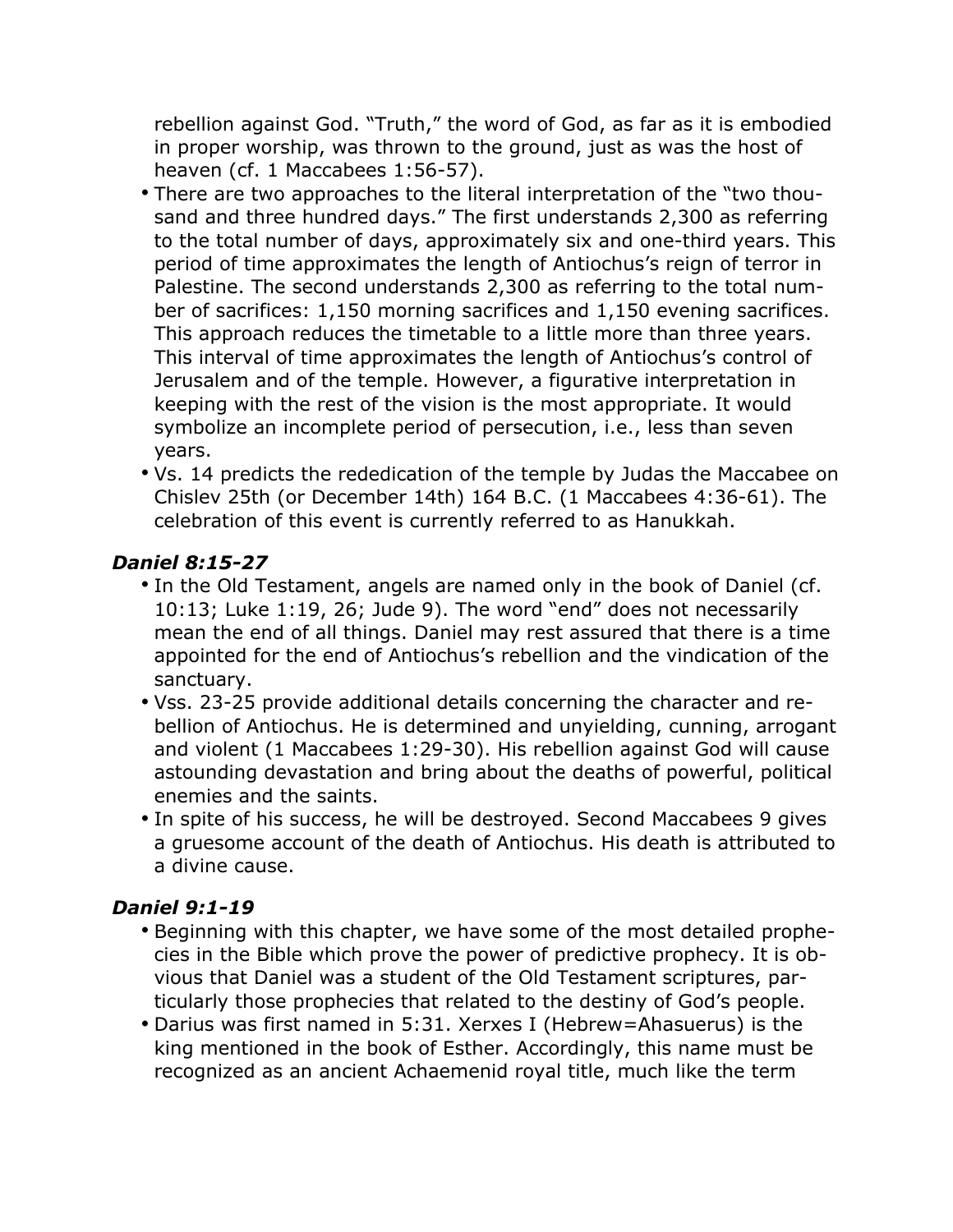*Pharaoh* in Egypt. Daniel has in mind the first year of the Persian Empire (539 B.C.).

- According to Jeremiah 25:11-12 and 29:10, the "desolations of Jerusalem" would last 70 years (2 Chronicles 36:21; Zechariah 1:12; 7:5). Cyrus would be the deliverer of the Jews (cf. Isaiah 44:28; 45:1-2). Given the urgency of Daniel's prayer, he undoubtedly sensed that the 70 years of Jeremiah had just about run their course.
- Daniel petitions God to forgive Israel, ending Israel's exile and returning her to Jerusalem and to the temple. His prayer is based upon the great mercy of God, not Israel's merit. In fact, mercy presupposes sin -- Israel's sin. Israel had literally compelled God to bring on them the promised curses (Leviticus 26:39-45; Deuteronomy 28:45-63; 30:1-5). Daniel's great grief over Israel's sin is the haunting sense of this prayer.
- Daniel uses many expressions for Israel's total defection from the will of God. In addition to God's mercy, Daniel also reflects on other characteristics of God. God's revelation of Himself in the past, especially in the events associated with the Exodus, is the basis for Daniel's future hope.
- Like Moses in his prayer of intercession (Exodus 32:12-13), Daniel was concerned about God's reputation (vss. 18-19). With the collapse of both Jerusalem and the temple, the nations may have assumed that Judah's God was either powerless or a delusion (Isaiah 63:11-14; Jeremiah 32:20). However, it was God who brought Israel under Babylonian control (cf. Lamentations 2:2-5).

# *Daniel 9:20-23*

- The Lord's response came swiftly. Daniel had not even finished his prayer before Gabriel came to reveal God's will to His faithful servant. Gabriel responded to his prayer at the time of the evening sacrifice, i.e., at sunset.
- Gabriel began his teaching by encouraging Daniel; his faith was precious in God's eyes. The Lord is more eager to answer than we are to ask, and in Daniel's case there were powerful grounds for a speedy reply, reassuring him of the Lord's intention to bring to an end the seventy years of Israel's captivity.

# *Daniel 9:24-27*

• Vs. 24 states the approach of "seventy weeks" during which God would accomplish His plan of redemption for Israel. This period of time was a figurative representation of the time which would elapse before the accomplishment of six great achievements for the holy city and Israel. The first three relate to the removal of sin; the second three to the restoration of righteousness.